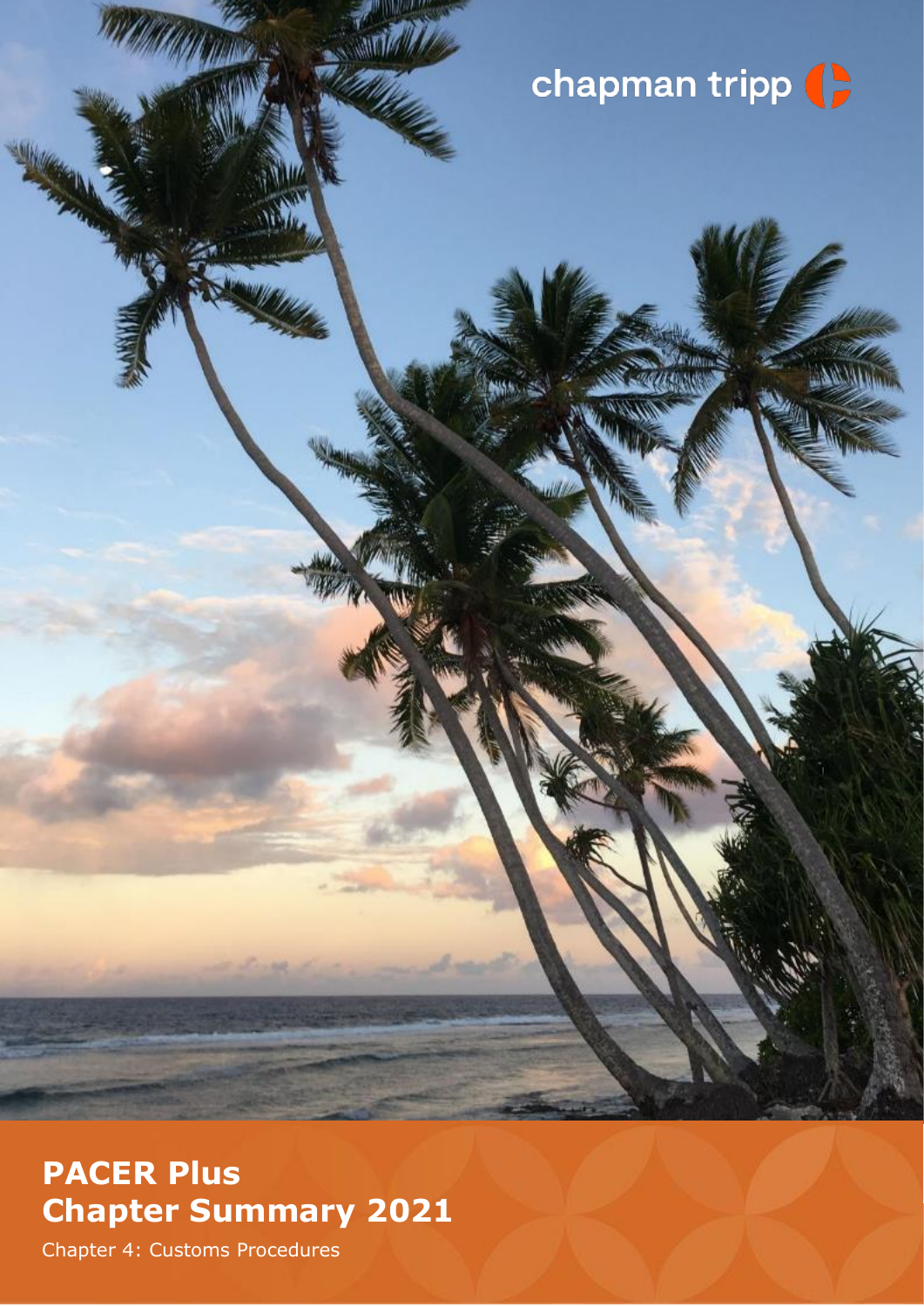

# Table of contents

| What do the obligations on advance rulings mean for customs officials?  4    |
|------------------------------------------------------------------------------|
|                                                                              |
| What do the obligations on valuation mean for customs officials? 6           |
|                                                                              |
| What do the obligations on risk management mean for customs officials? 8     |
|                                                                              |
| What do the obligations on release of goods mean for customs officials?  9   |
|                                                                              |
| What do the obligations on keeping information confidential mean for customs |
|                                                                              |
| What do the obligations on enquiry points mean for customs officials? 11     |
|                                                                              |
|                                                                              |
|                                                                              |
|                                                                              |
|                                                                              |
|                                                                              |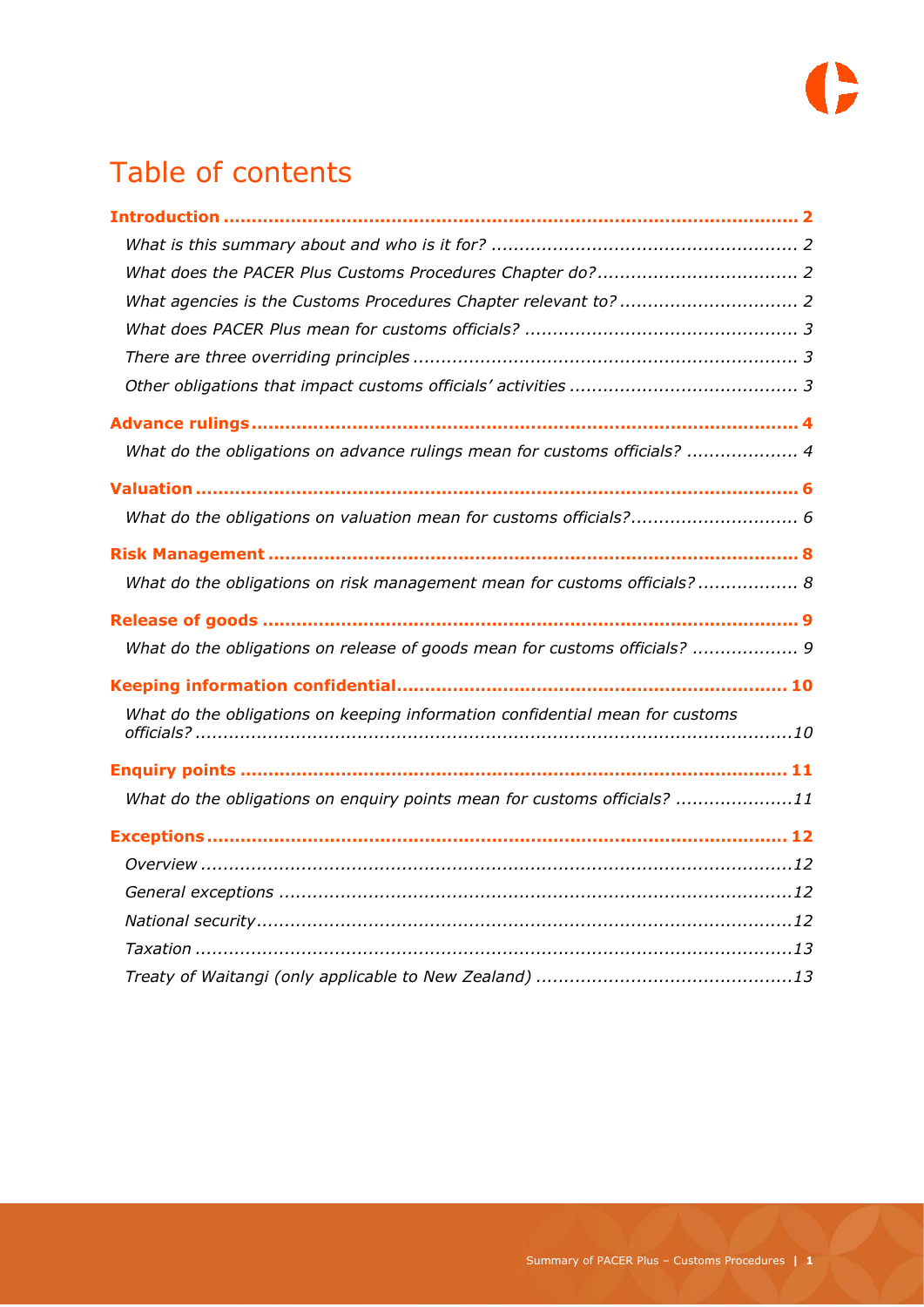

# <span id="page-2-0"></span>Introduction

## <span id="page-2-1"></span>What is this summary about and who is it for?

This summary describes the obligations in PACER Plus that apply to customs procedures. It is intended for anyone who wants an overview of the PACER Plus obligations.

This summary does not cover every obligation in the Customs Procedures Chapter. Instead, it focuses on those obligations that are most relevant to the daily activities of officials. In particular, it does not cover the following obligations:

- Customs cooperation (Article 5)
- Use of automated systems (Article 6)
- Review and appeal of administrative decisions (Article 14)
- Consultations between PACER Plus countries (Article 15)

### <span id="page-2-2"></span>What does the PACER Plus Customs Procedures Chapter do?

The Customs Procedures Chapter requires PACER Plus countries to take steps to ensure that their customs procedures run more efficiently. The idea is that if customs procedures run efficiently, then it is easier for businesses to import and export goods, and trade will flow more smoothly. PACER Plus countries are required to put in place certain legislation or systems for customs procedures. They are also required to ensure that officials do certain things in their daily work.

The Customs Procedures Chapter has the following objectives:

- to ensure predictability, consistency and transparency in the application of customs laws and regulations among the PACER Plus countries
- to promote efficient, economical administration of customs procedures and the expeditious clearance of goods
- to simplify and harmonise customs procedures
- to facilitate trade among the PACER Plus countries and the security of that trade
- to enhance the implementation of the requirements of Article VII of GATT 1994, the Agreement on Customs Valuation and other relevant WTO provisions, and
- to promote cooperation between the Customs Administrations of the PACER Plus countries.

### <span id="page-2-3"></span>What agencies is the Customs Procedures Chapter relevant to?

The Customs Procedures Chapter is relevant to agencies that deal with customs procedures such as tariff classification, valuation, and processing of imports.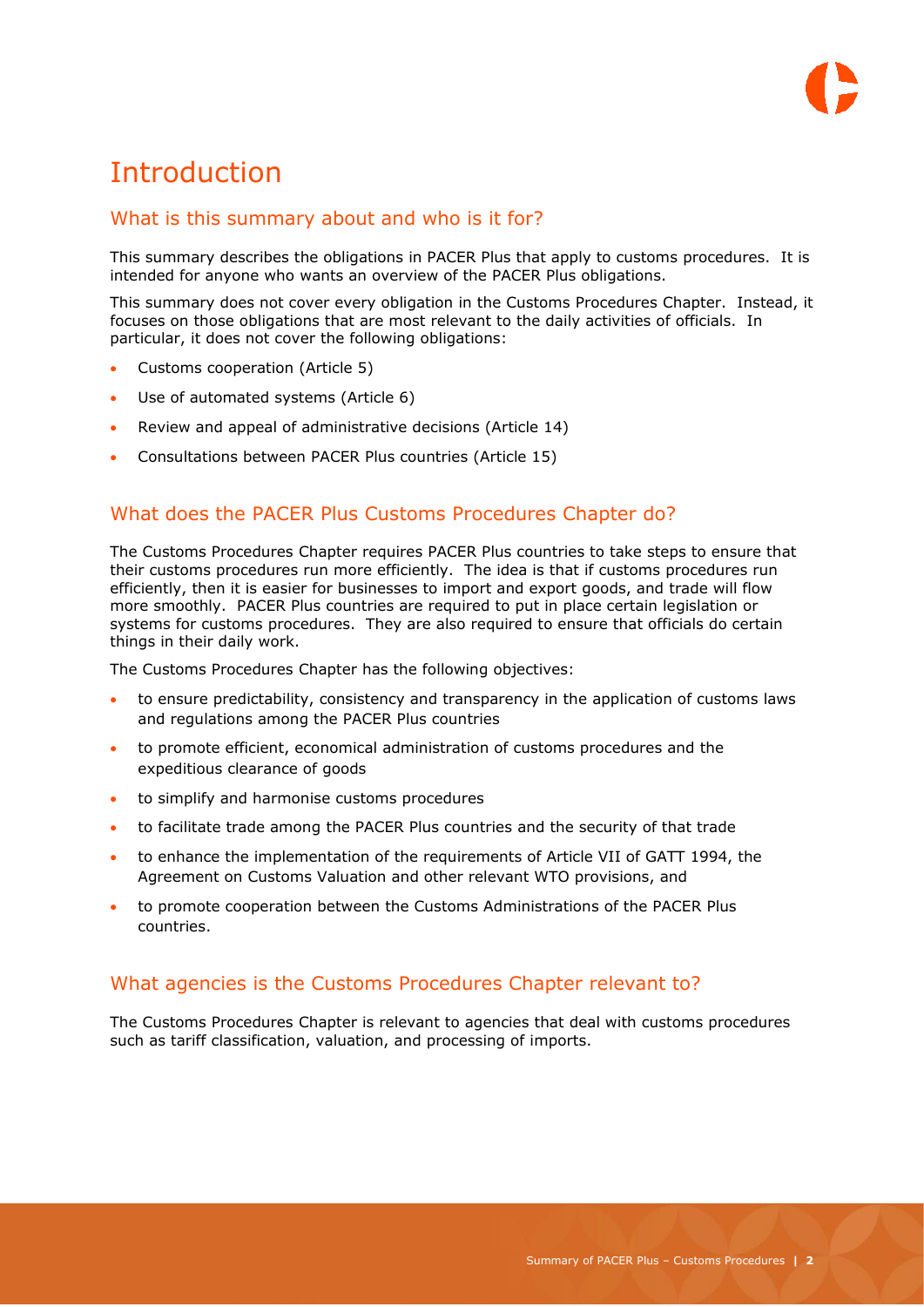

## <span id="page-3-0"></span>What does PACER Plus mean for customs officials?

Customs officials have an important role to play in ensuring compliance with PACER Plus. Some PACER Plus obligations are already reflected in countries' legislation and therefore officials need to ensure they comply with that legislation. Other obligations already form part of officials' daily operating procedures and require no change in practice. There will, however, be some obligations that are new and require things to be done a bit differently.

### <span id="page-3-1"></span>There are three overriding principles

When trade with other PACER Plus countries is involved, customs officials must follow three important principles.

Customs procedures must be:

- predictable
- consistent, and
- transparent.

Customs officials play an important role in upholding these principles.

**predictable** means that customs procedures operate in a way that a trader would expect. For example, goods are valued as a trader would expect and not in some unusual way, and the import duties charged are what they would expect from reading the tariff schedule.

**consistent** means that customs officers implement procedures and practices so as to achieve consistent outcomes. For example, a trader bringing in goods this week should have the same experience when they bring in another shipment next week or next month. In the case of riskbased activities (such as random checks) the outcome for identical products should be the same.

**transparent** means that traders know what customs rules and procedures apply to their situation. For example, making information readily available to traders about what documents they must provide on importation.

### <span id="page-3-2"></span>Other obligations that impact customs officials' activities

In addition to the general principles of predictability, consistency and transparency, PACER Plus has some specific obligations dealing with certain customs procedures. These obligations all exist to help make sure that trade flows smoothly. They deal with six areas of activity, and are described on the next pages.

| <b>Advance Rulings</b>  | <b>Valuation</b>                                     | <b>Risk</b><br><b>Management</b> |
|-------------------------|------------------------------------------------------|----------------------------------|
| <b>Release of Goods</b> | <b>Keeping</b><br><b>information</b><br>confidential | <b>Enquiry Points</b>            |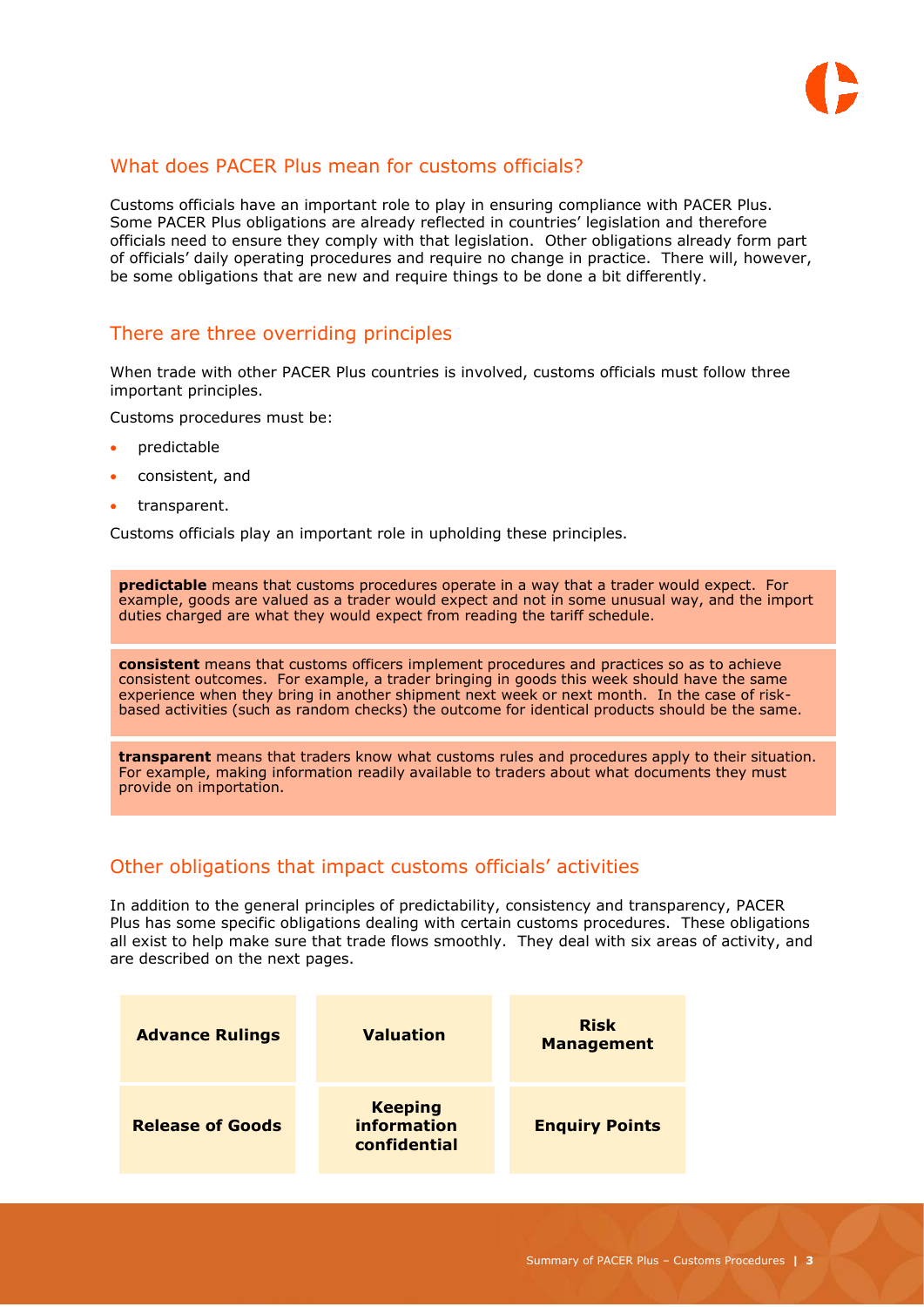# <span id="page-4-0"></span>Advance rulings

An **advance ruling** is an official decision (also known as a 'ruling') given to importers before importation. It can be about tariff classification, origin of goods, or valuation of goods. Advance rulings allow importers to make better informed business decisions.

PACER Plus does not require countries to making advance rulings available, but if a country does so, then the system for making advance rulings must be operated consistently with the PACER Plus rules.

# <span id="page-4-1"></span>What do the obligations on advance rulings mean for customs officials?

Customs officials must make sure of the following things when issuing advance rulings.

#### **Before an application is received**

- importers must be allowed to apply for a ruling before importation, and
- importers must be given a detailed description of the information officials will need from them to process their application.

#### **When evaluating an application**

- officials may request additional information from the applicant, and
- officials may tell the applicant how long they have to supply that additional information and if the applicant doesn't provide it then officials may reject their application.

#### **When writing an advance ruling**

- the ruling must be based on the facts and circumstances that the applicant has told officials about
- officials may also rely on other relevant information they have about the situation
- officials must issue the ruling to the applicant **promptly** usually a country's laws and procedures provide a deadline for making rulings, and
- officials must give the applicant a written explanation of their reasons for making the ruling.

**'Promptly'** means doing something quickly and without unnecessary delay. Whether you have done something promptly will depend on your circumstances, so the key thing is to issue the ruling as soon as you reasonably can in those circumstances.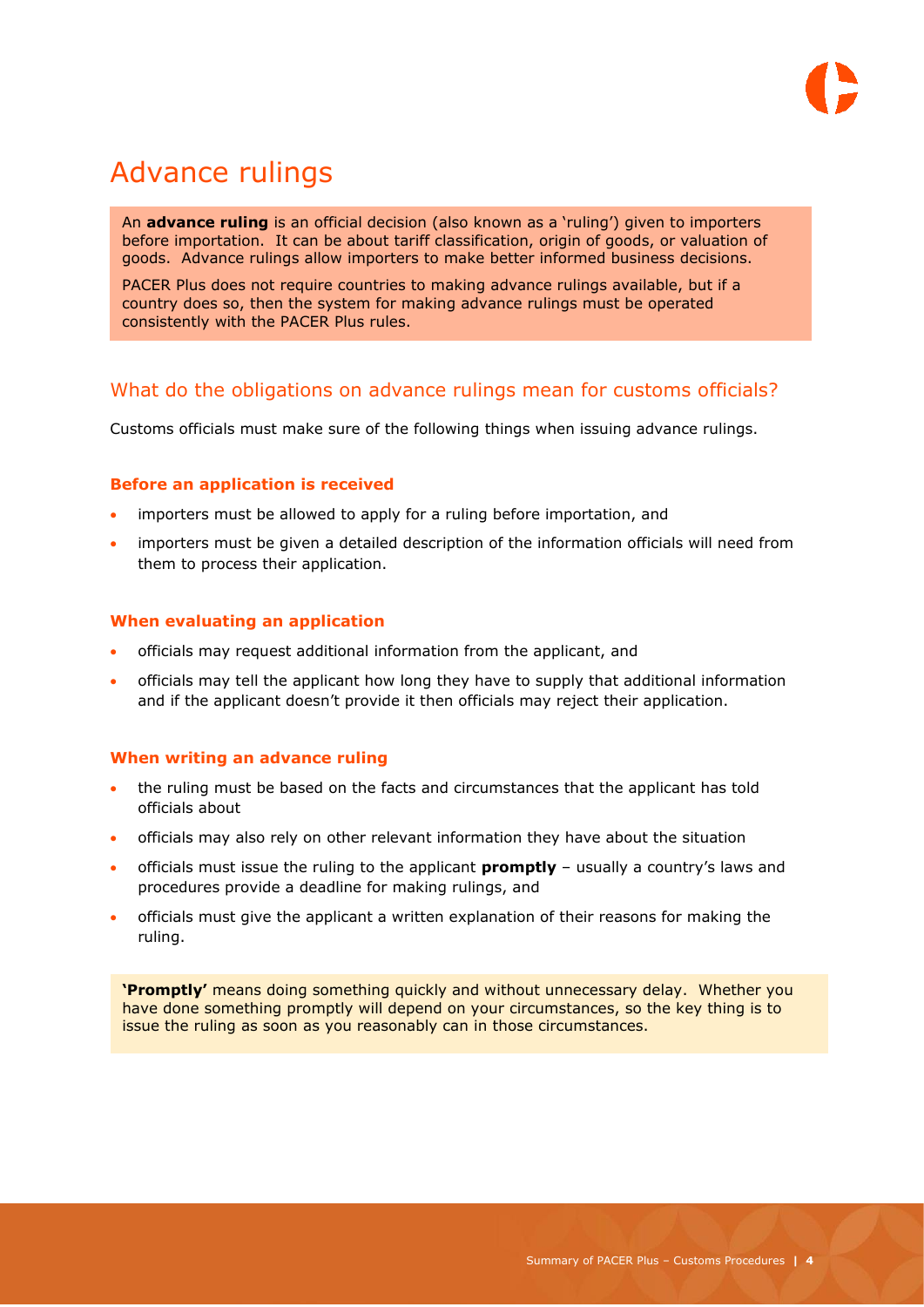

#### **What the ruling applies to**

- the ruling must be applied to importations from either the date it is issued or another date that is stated in the ruling
- the ruling must be applied to importations for as long as a country's laws require
- whatever treatment the ruling requires, officials must provide that treatment to all importations that the ruling describes, so long as the facts and circumstances are the same. For example, if the ruling says it applies to parsnips, and says that parsnips are classified under Heading 0706.90.00, then officials must apply the import duty attached to Heading 0706.90.00 for any imports of parsnips while the ruling applies, and
- if an importer claims that an advance ruling applies to their importation, officials may evaluate the facts and circumstances to see if they are consistent with those on which the advance ruling was made.

#### **A ruling may be changed or revoked if**

- officials determine that the ruling was based on an error of fact or law
- officials determine that the importer provided false or misleading information, or failed to provide relevant information
- the importing country's domestic laws change, or
- there is a change in a material fact or circumstance on which the ruling was based, or a conflicting ruling is issued.

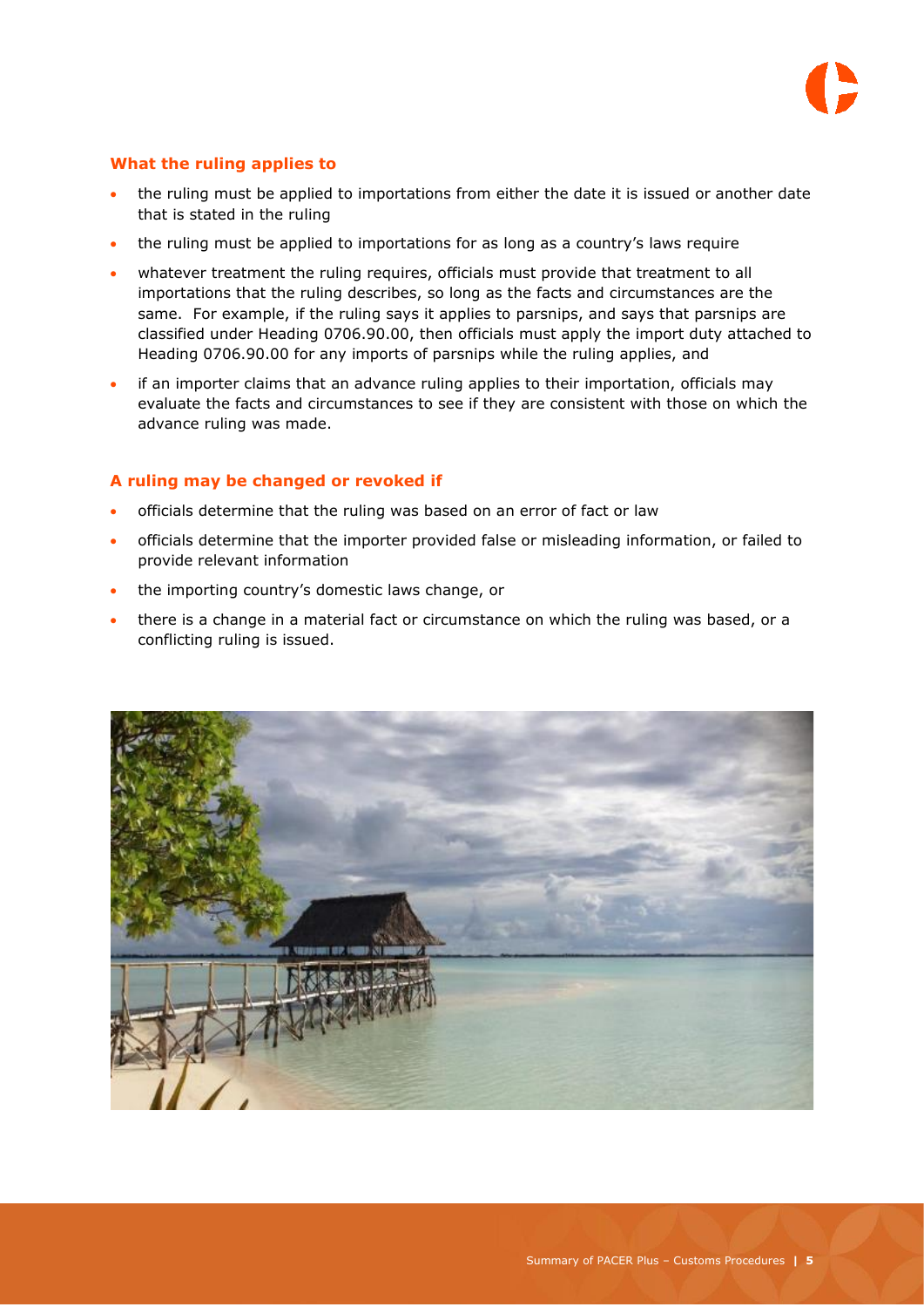# <span id="page-6-0"></span>Valuation

#### **What is valuation?**

Imported goods have to be valued so that customs officials know what import duties to charge.

PACER Plus requires that the system for valuing imported goods complies with Article VII of the *General Agreement on Tariffs and Trade (GATT*). Each country's government is responsible for making sure it complies with Article VII of GATT.

Non-WTO members may, if they choose, apply the provisions of the WTO *Agreement on Customs Valuation*, but they only have to do so to the extent of their capacity.

PACER Plus also has its own rules on valuing imported goods and these are either reflected in countries' legislation or are part of standard operating procedures.

# <span id="page-6-1"></span>What do the obligations on valuation mean for customs officials?

#### **A country's customs legislation must comply with PACER Plus, which requires**

- the valuation of goods to be based, to the greatest extent possible, on the transaction value of the goods
- the customs value of goods to be based on simple and equitable criteria consistent with commercial practices, and
- that valuation procedures apply generally to all importers and do not distinguish between where the goods are sourced from.

#### **to the greatest extent**

**possible** in this context means that officials should do their best to value goods based on the transaction value. They should only use other methods if it is not possible to use the transaction value.

#### **This means that, to the greatest extent possible, customs values must not be determined on the basis of**

- the price at which domestically-produced goods are sold at in the importing country
- a system which provides for the acceptance of the higher of two alternative values
- the price of goods in the domestic market of the exporting country

**to the greatest extent possible** in this context means that officials should do their best not to determine values on the basis of any of the factors listed. They should only use one of these factors if there is no other way of doing the valuation.

- the cost of production (other than computed values which have been determined for identical or similar goods, in accordance with Arts 6 and 8(2) of the *Agreement on Customs Valuation*)
- the price of goods for export to a country other than the importing country
- minimum customs values, or
- **arbitrary** or fictitious values.

An **arbitrary** value is one that isn't based on the real nature of the good, or that is unpredictable or inconsistent.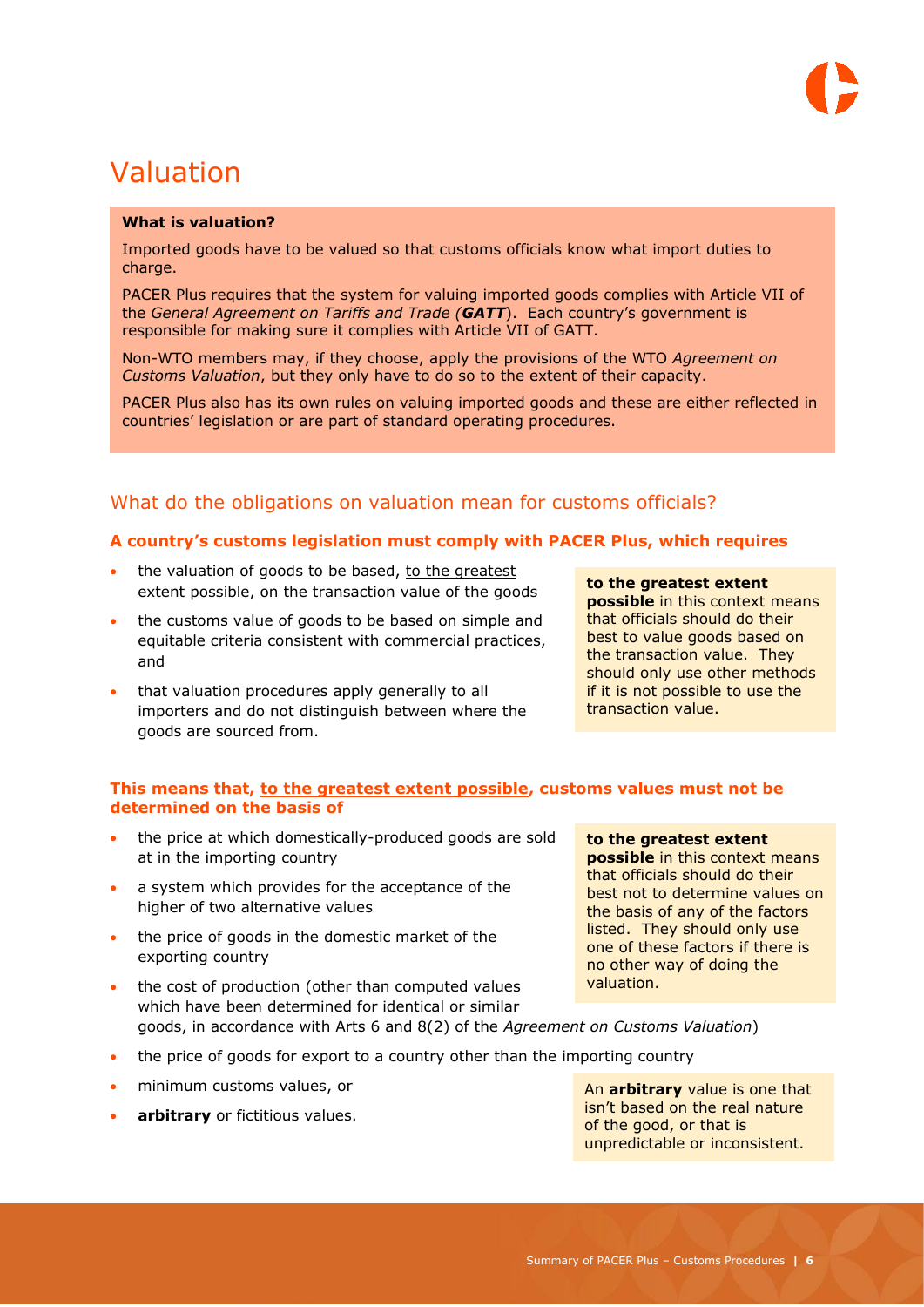

#### **What happens if a valuation is determined on the basis of one of these factors?**

If a value is determined on the basis of one of the factors listed above, officials should seek to remove that value as soon as it is practicable to do so. For example, when they are able to do the valuation in another way.

#### **If an importer asks about the customs value of a good**

 officials must let them know what value has been assigned to the good and what method they used to determine the value.

#### **If there is a problem to do with the application of a valuation procedure**

 officials from the importing country must discuss the problem with the country that raises it; officials may be required to participate in these discussions.

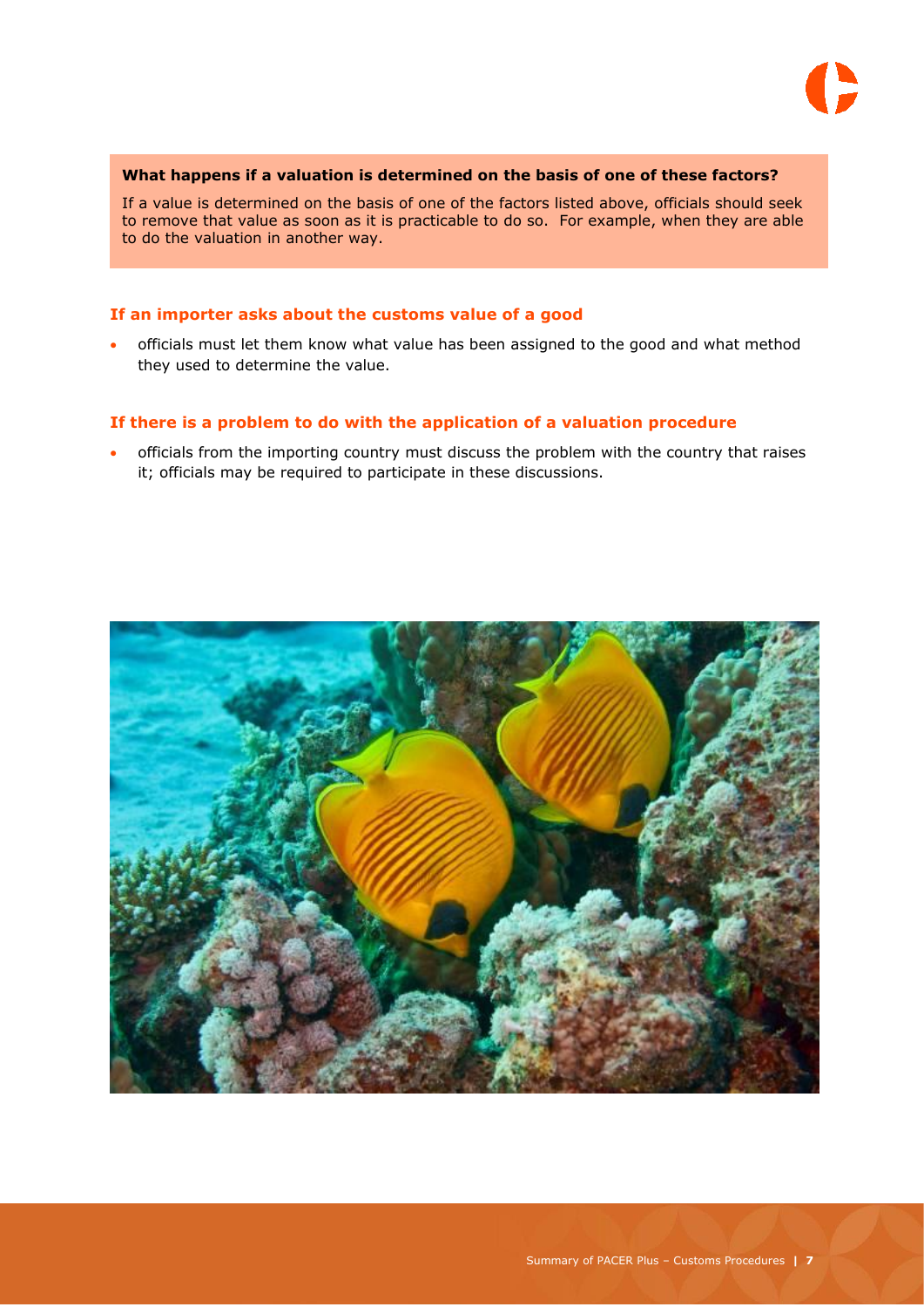

# <span id="page-8-0"></span>Risk Management

Trade will flow more freely if customs officials focus their inspection procedures on highrisk goods. PACER Plus requires governments to administer customs procedures to facilitate the clearance of low-risk goods and focus instead on high-risk goods. They must regularly review these procedures too.

# <span id="page-8-1"></span>What do the obligations on risk management mean for customs officials?

In each country, customs officials must follow the procedures that their government has put in place to prioritise clearance of low-risk goods.

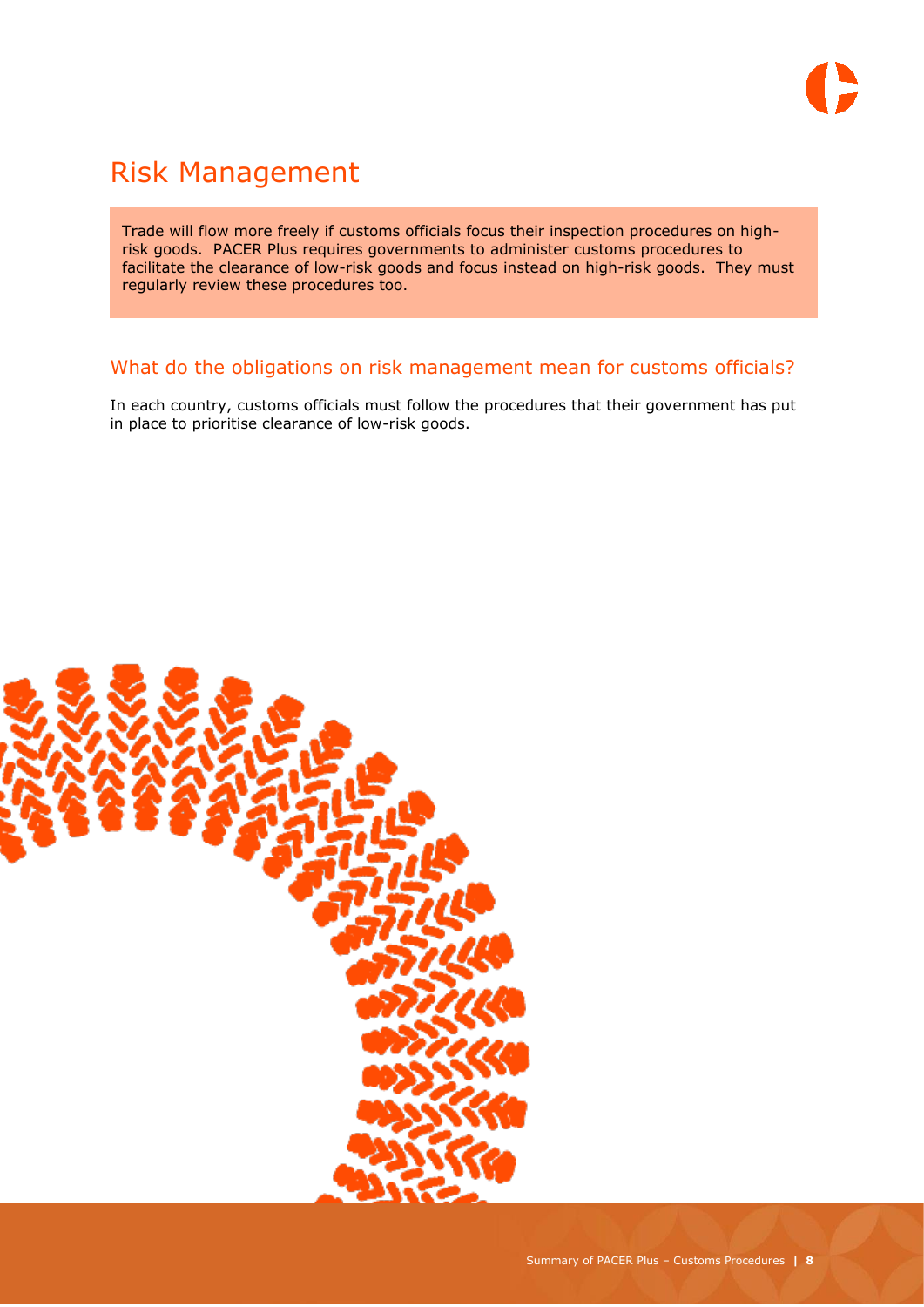

# <span id="page-9-0"></span>Release of goods

Trade will flow more freely if imported goods are released efficiently. PACER Plus has rules to ensure efficient release of goods.

# <span id="page-9-1"></span>What do the obligations on release of goods mean for customs officials?

PACER Plus signatories must make sure that goods are released:

- within 48 hours of arrival or as soon as practicable, and
- where possible, at the point of arrival (such as the airport or port), without temporary transfer to warehouses or other locations.

It might not always be possible to meet these standards, but officials should try and do so.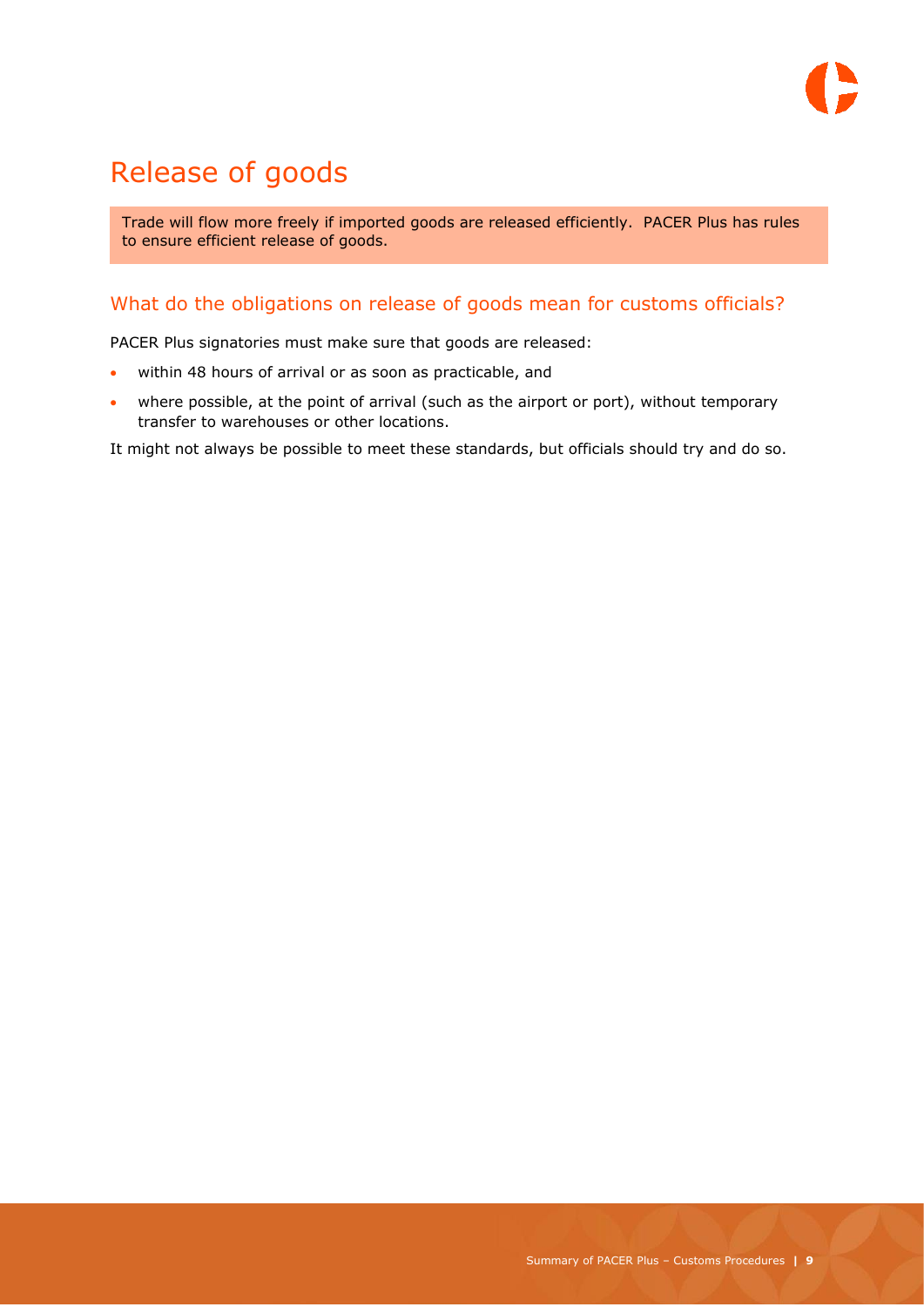

# <span id="page-10-0"></span>Keeping information confidential

Customs procedures often require traders to give information to officials. It is important that officials keep this information confidential. PACER Plus has some particular rules about handling confidential information.

## <span id="page-10-1"></span>What do the obligations on keeping information confidential mean for customs officials?

If customs officials receive any information from another PACER Plus country's Customs Administration, they must keep it confidential. There are only three situations in which they can use this information or show it to others:

- for the purpose for which it was provided (for example, if the information was provided to support an application for an advance ruling, then the officials can use it in the making of that advance ruling)
- $\bullet$  if the law requires it (for example, if there is a police investigation) but only if they have given notice ahead of time to the Customs Administration that provided the information, or
- if officials have obtained consent from the Customs Administration that provided the information.

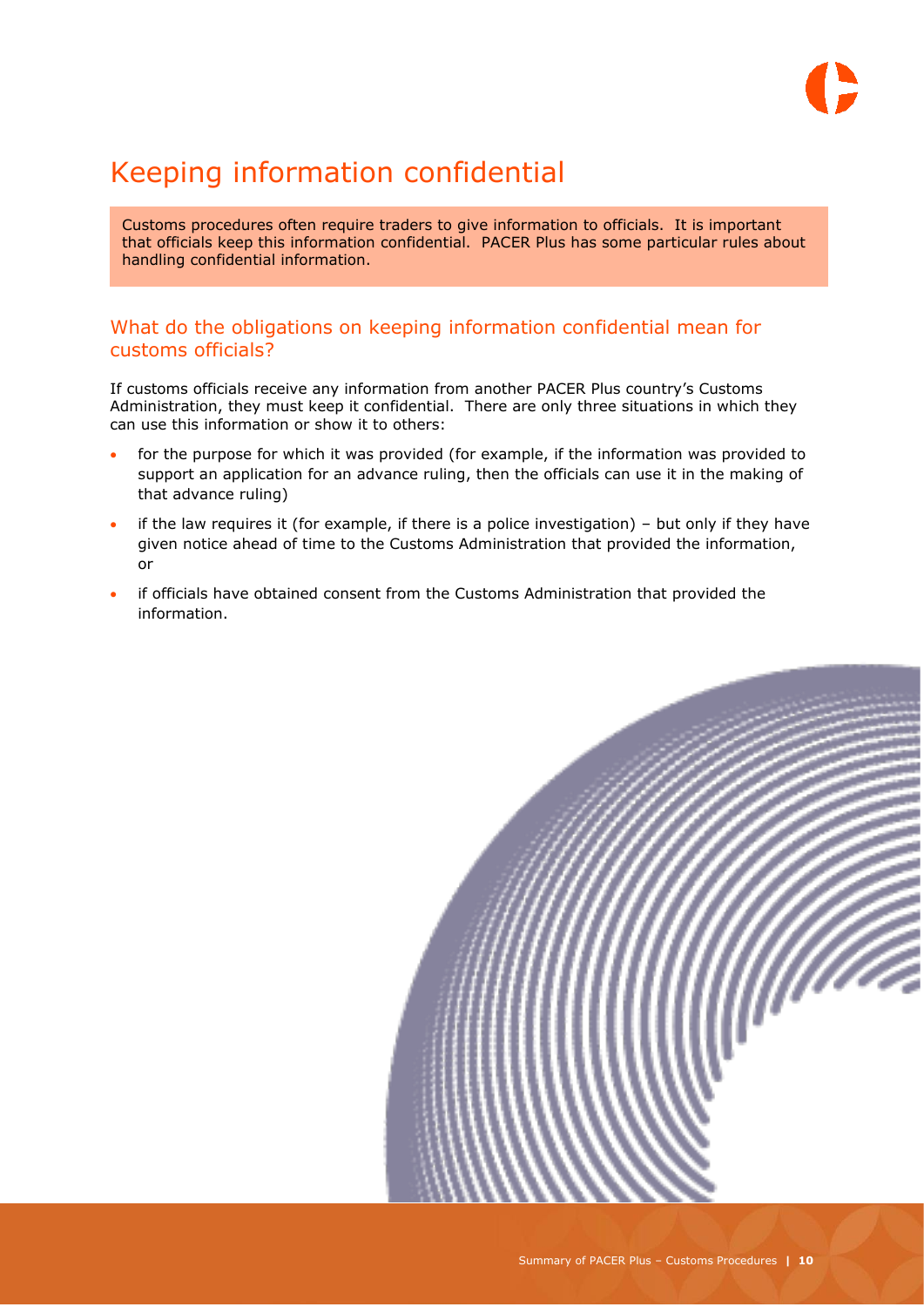

# <span id="page-11-0"></span>Enquiry points

PACER Plus sets up systems to ensure that officials from one country can easily contact their counterpart officials in other countries, and obtain information about other countries' practices. Each country has to name an Enquiry Point who will be responsible for answering enquiries on customs matters.

## <span id="page-11-1"></span>What do the obligations on enquiry points mean for customs officials?

A government official who has been named the Enquiry Point for the Customs Procedures Chapter might receive enquiries from officials in other PACER Plus countries. It is their job to be helpful and answer these queries as soon as they are able to. They should acknowledge any enquiries received and, if there is going to be a delay in providing a response, let the person know when they can expect to hear back.

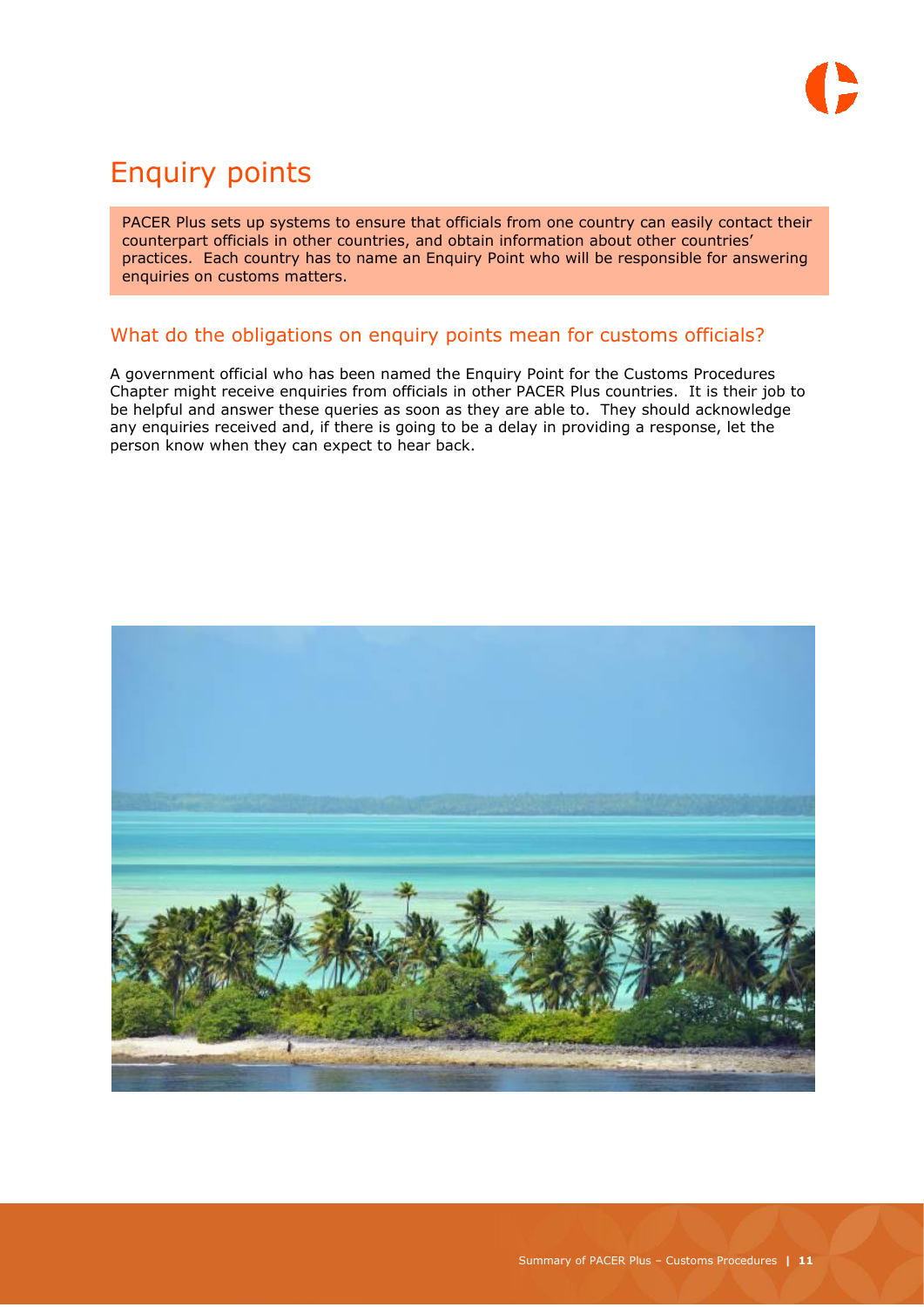# <span id="page-12-0"></span>**Exceptions**

# <span id="page-12-1"></span>**Overview**

PACER Plus has a number of exceptions that allow countries to justify actions that would otherwise breach the obligations in the Customs Procedures Chapter. The exceptions are set out in Chapter 11 (General Provisions and Exceptions).

The description of the exceptions below is very general, and **advice should be sought on the application of the exceptions in any given situation**.

### <span id="page-12-2"></span>General exceptions

A number of exceptions (often referred to as the "general exceptions") are copied over from WTO rules, and include measures:

- necessary to protect **public morals**
- necessary to protect **human, animal or plant life or health**
- necessary to secure **compliance with laws or regulations** that themselves are consistent with the obligations, such as those relating to customs enforcement
- related to the **conservation of exhaustible natural resources** (whether living or not)
- imposed for the **protection of national treasures of artistic, historic or archaeological value** (including protection of "creative arts of national value" such as dance and music, indigenous traditional practice, and contemporary cultural expression).

For measures taken for these reasons, the exception can only be relied upon so long as the measure is not applied in a manner that would constitute:

- **unjustifiable or arbitrary discrimination**, or
- a **disguised restriction** on international trade.

**Unjustifiable or arbitrary discrimination** will occur where the discrimination is not rationally related to the measure's policy objective.

A **disguised restriction** on international trade could include a measure that unjustifiably or arbitrarily discriminates, or any other type of measure that abuses the exceptions or is an illegitimate use of them.

# <span id="page-12-3"></span>National security

PACER Plus does not require any country to provide information if it considers that to do so would be contrary to its **essential security interests**.

Also, PACER Plus does not prevent any country from taking:

- a measure that it considers necessary to protect its **essential security interests**, or
- actions in pursuance of its obligations under the United Nations Charter for the maintenance of international peace and security.